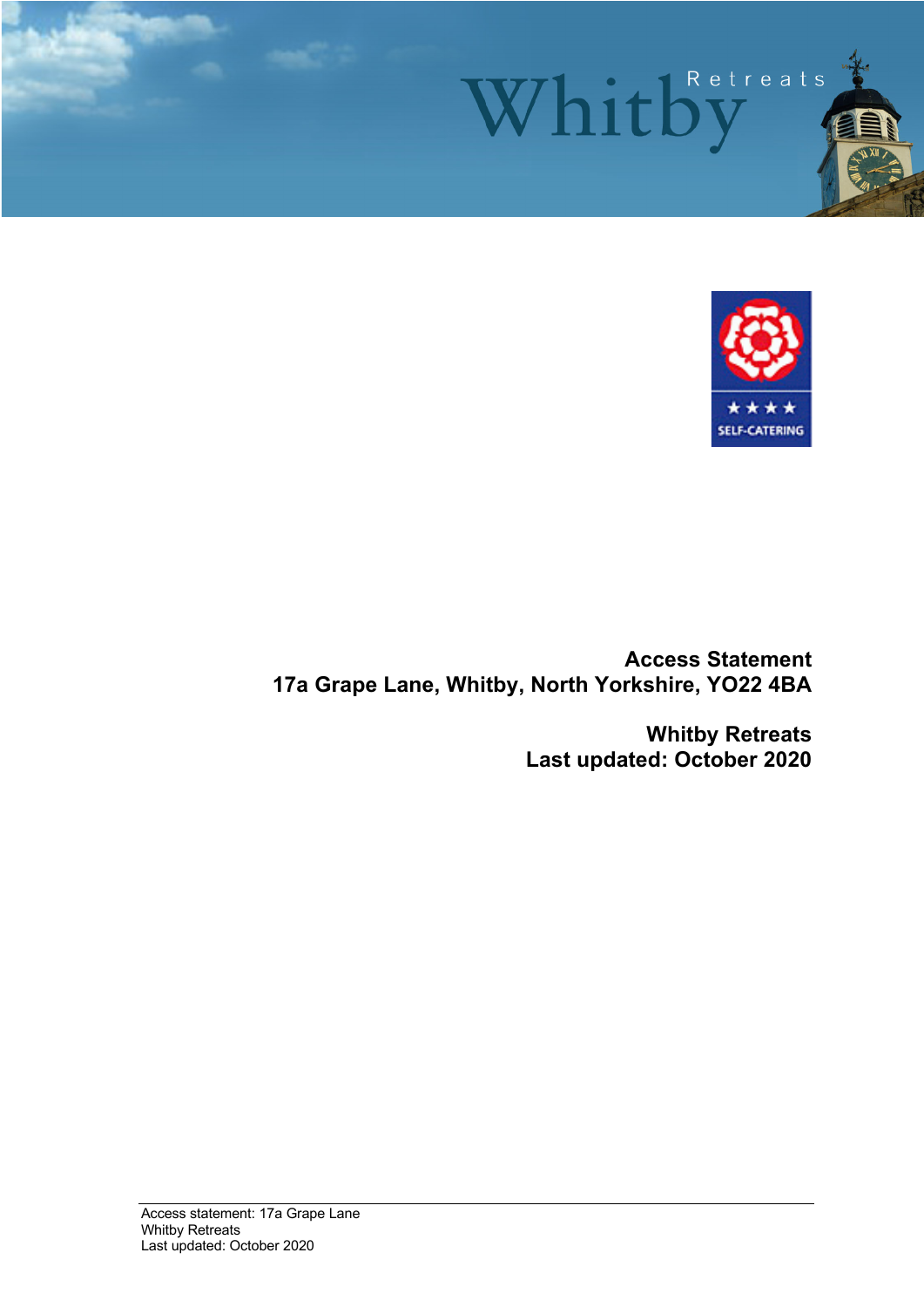## **Introduction**

17a Grape Lane is a 4-star apartment situated on the first and second floors of a beautiful grade 2 listed building in the heart of Whitby on the 'Abbey side' (East side) of town.

It is accessible through a traditional Whitby yard, adjacent to the Captain Cook Museum, and overlooks the harbour from the rear.

## **Pre-arrival**

Our website includes pictures of the accommodation available, and also shows floor plans to allow guests to gauge the layout of the property. These are also provided on page 3 of this document.

Bookings can be made via our website, e-mail, telephone or by letter, according to guests' preference. Guests receive a booking confirmation form, usually by email, which confirms all details of the booking and sets out the terms and conditions of booking. These terms and conditions are also available on our website.

Once payment in full is received, guests receive, in the week prior to their arrival, a package that contains directions, information about parking – and the keys to the apartment. In this way, guests are free to arrive at their own convenience. Alternative access arrangements can be made if required. These include being met on arrival, or collecting keys from a local address in Whitby.

Whitby has a train station, which is less than 5 minutes' walk from the apartment. Taxis are available from outside the train station. The town is well served by buses.

## **Arrival**

Grape Lane is a one-way street, wide enough for a single vehicle. Guests arriving by car can drop off passengers and luggage directly outside the property.

Depending on their time of arrival, guests may need to unlock the outer (wooden) door to the Captain Cook Museum, and the inner (wrought iron) gate, to allow access to the yard, and the front door of 17a. Guests are supplied with all keys prior to arrival. Guests are requested to leave all doors as they find them (i.e. locked or unlocked, as appropriate). Access from the street to the front door is on one level.

Once passengers and luggage have been dropped off, guests can now move their car to an appropriate parking location. Full details of pay and display and local, free on-street parking are provided to guests in their pre-arrival package. All car parks are controlled by Scarborough Borough Council, and disabled spaces are available at all council car parks.

# **Entry to the property**

Two steps lead up to the front door. Steps are covered in grooved wooden decking and may be a little slippery if wet.

A small vestibule provides a place for guests to remove their shoes and place them on the rack provided at the top of the stairs. Coat hooks are available behind the door in the downstairs cloakroom.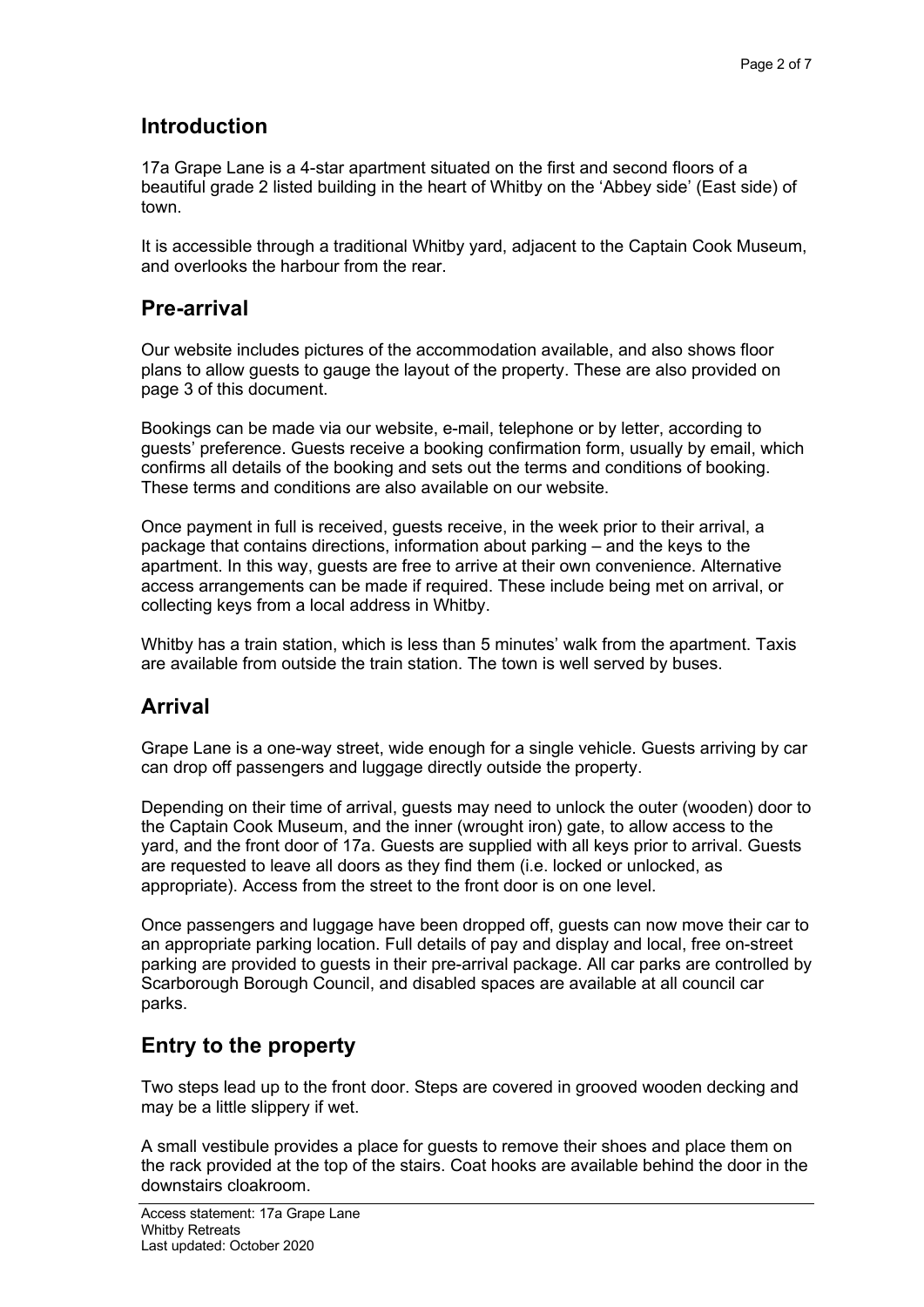An external light is available; the light switch is on the right hand side, just inside the front door. The light switch for the stairs and hallway is in the same place.

Sixteen stairs lead up to the property. The staircase is relatively steep, but stairs are full depth and are over 1m wide. A rail is provided on the right-hand side of the stairs. The stairs are carpeted.



Diagram showing layout of the apartment.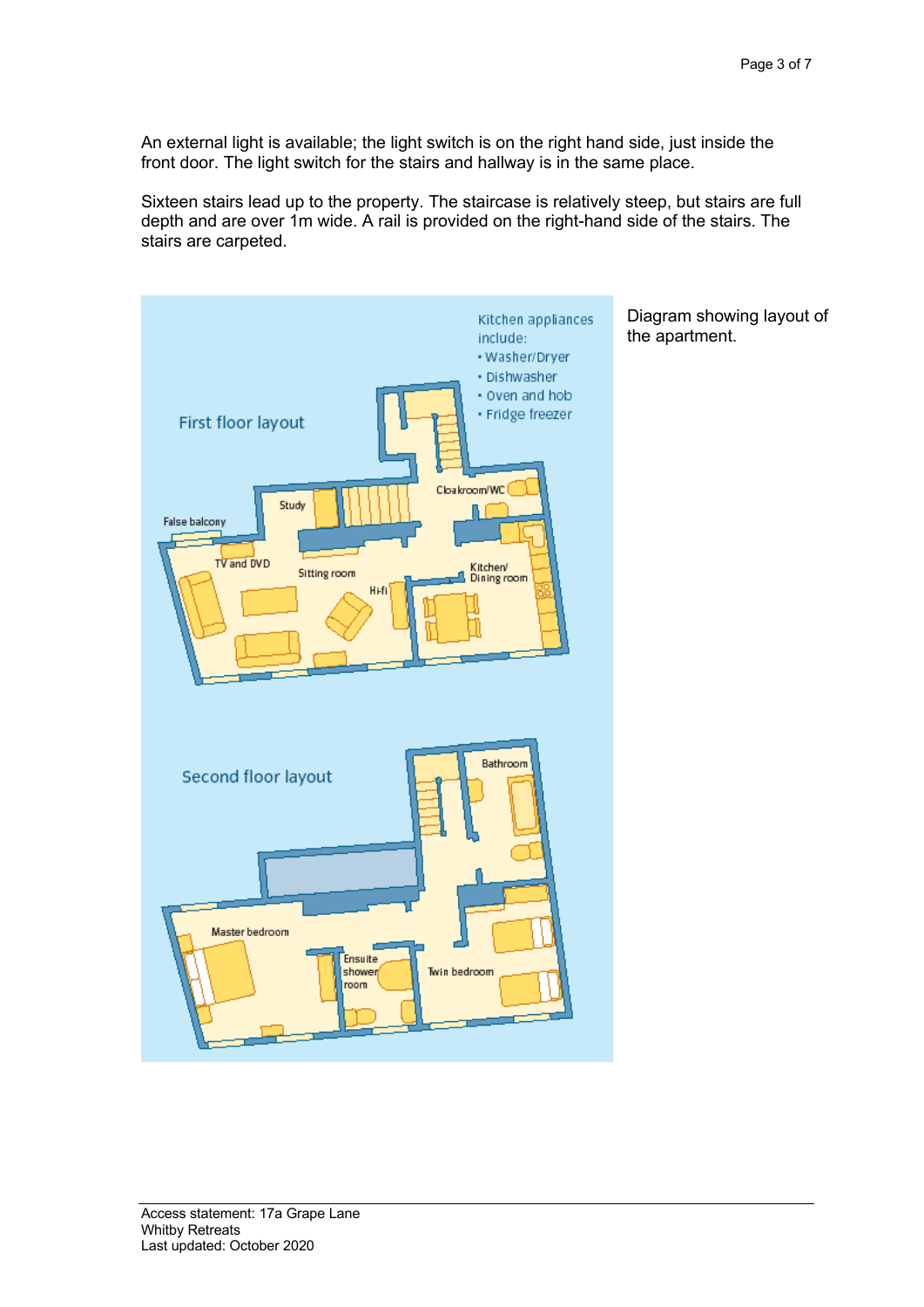# **The Hallway**

The hallway is at the top of the stairs. Off the hallway is a raised area to the left, from which a small cupboard door leads into the stores cupboard. The boiler and central heating controls are in this cupboard, although guests are not normally required to enter. The central heating thermostat is situated on the wall opposite the cupboard.

## **The downstairs toilet / cloakroom**

Straight ahead is the downstairs cloakroom, comprising toilet and sink. The light switch is outside the cloakroom, on the right-hand side as you face the door.

A stairgate is available upon request for families with small children. Whilst this can be used for the stairs up to the bedrooms, or between the kitchen and lounge, we must stress that it is **not suitable for placement at the top of either of the staircases.** 

## **The Lounge**

The door to the lounge has a self-closing mechanism, in line with current building and fire regulations.

The lounge is on one level. The light switches are situated on the right-hand side as you enter the room. Side lights are on a separate circuit to the overhead lights.

The lounge is fully carpeted, and a rug is in place under the coffee table.

Windows are the original sashes and all work fully, but guests should note that they are heavy!

Radiators are situated underneath each of the three windows. An electric fire is provided; controls are under the black top panel, with the master switch being on the left-hand side of the fire as you face it.

There is a door to a false balcony at the end of the lounge. The key to the door is on a hook on the right-hand side of the door itself.

There are two leather settees and an armchair in the room, along with occasional furniture. A TV and DVD player and full library of DVDs are placed within a cabinet. A pair of Bluetooth speakers are available, also with cable to connect to i-pod / MP3 players. Books, games and children's toys are all within the bookcase in the lounge.

Off the lounge is the Study, with a chair and table and reading lamp provided. Information about local attractions is available on the desk, along with the visitors' book.

Please note that there is no telephone access from the property, although mobile coverage from the major mobile networks is good. Free wi-fi access is available – joining instructions are included in the welcome folder in the kitchen.

## **The Kitchen / Diner**

A comprehensive welcome folder, containing all relevant information for guests during their stay, is housed in the kitchen. Additionally, instructions for all domestic and electrical appliances are contained within another folder.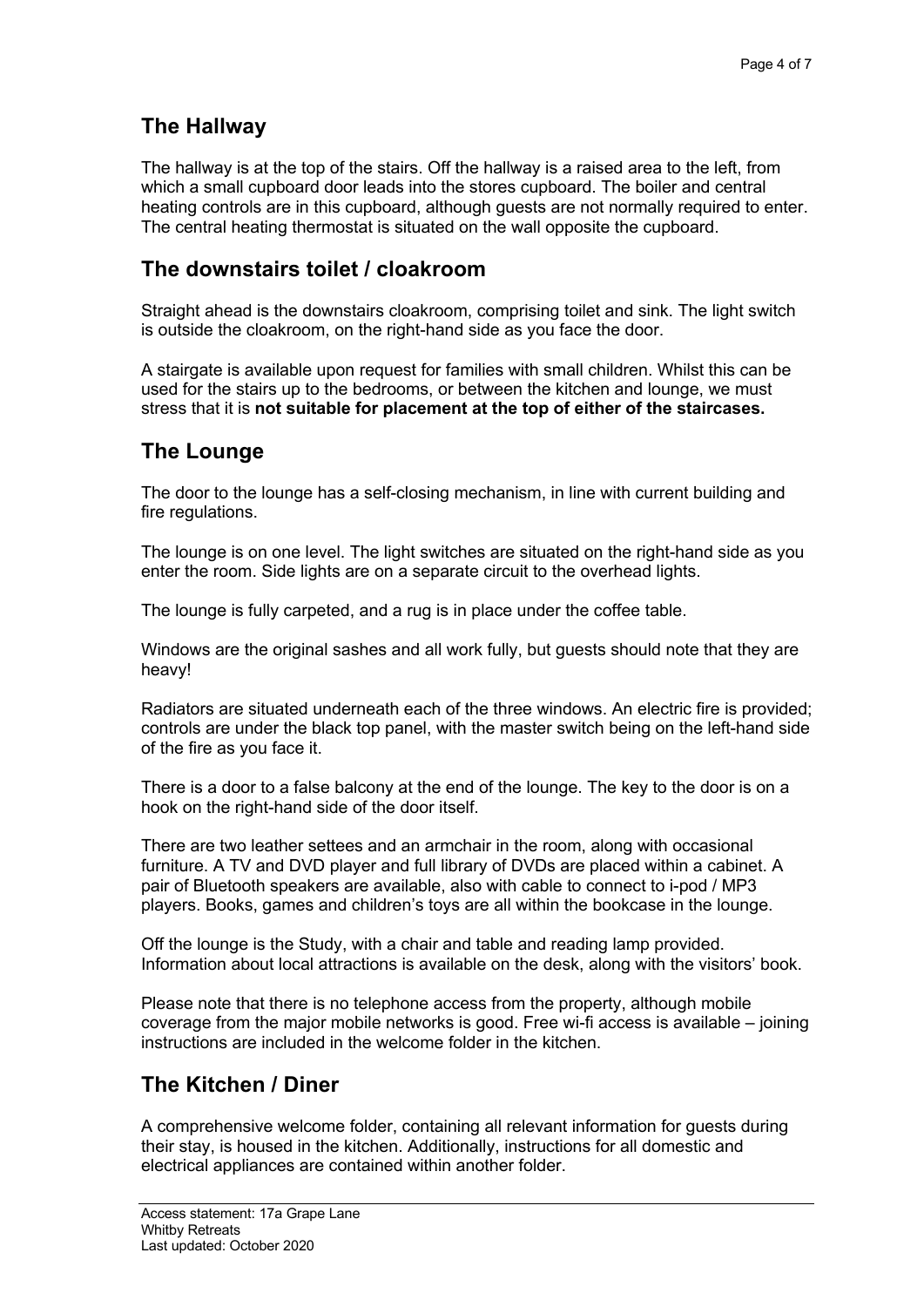Also off the hallway is the kitchen / diner, which comprises a fully fitted kitchen and table with seating for four. The kitchen is on one level, and is fully equipped, with a dishwasher (dishwasher tabs provided under the sink), washing machine / dryer (washing powder also under the sink) and microwave. There is sufficient crockery and cutlery for six people. Children's tableware (plates, bowls, cups and cutlery) is also provided. A high chair with integral safety harness can be provided on request.

The fuse box for the property is situated in the kitchen, above the door. Sometimes, when a bulb goes, you might need to re-set the fuse for the relevant lighting circuit. If necessary, there are stepladders in the cupboard in the hallway, and a torch in the kitchen cupboard above the microwave. Spare bulbs are provided under the sink in the kitchen.

A fire extinguisher and fire blanket are placed adjacent to the window in the corner of the room. A first-aid kit is provided in the cupboard above the microwave.

The kitchen door is also fitted with a self-closing mechanism.

### **Stairs to second floor**

A narrow staircase with a single turn, having fifteen stairs and a banister on the left-hand side, leads up to the landing.

The window on the landing is locked; the key hangs on the right-hand side of the frame.

There is a two-way light switch system for this staircase, so that the lights can be switched on and off from the top and bottom.

### **House bathroom**

The light switch for the house bathroom is on the left-hand side of the door before you enter the room.

The bathroom comprises toilet, sink with mirror over, and large bath with taps at the side (rather than at one end). Taps can operate in 'bath' or 'shower' mode by the operation of a lever. The plug in the bath has a screw-in operation.

A ladder radiator is fitted.

A non-slip, rubber bath mat is provided for placement in the bath. A child's step is provided.

### **Twin bedroom**

The light switch for this bedroom is just inside the door on the left-hand side as you enter.

Two single beds, both having head boards and foot boards are provided, each with a single duvet and two pillows.

Bedside cabinets are provided beside each bed, each with a bedside lamp.

One wardrobe provides space for hanging clothes and for storage in drawers.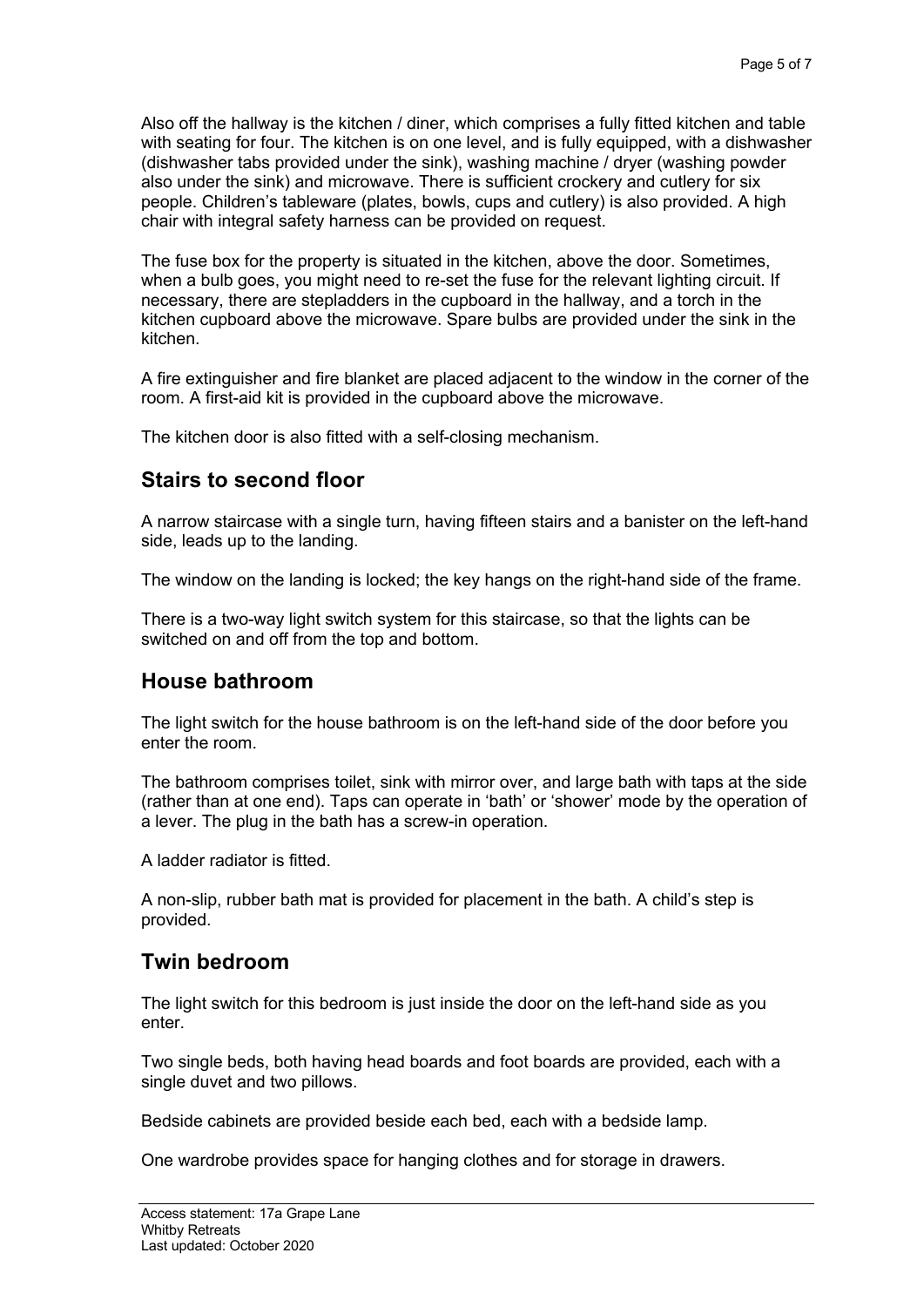There are two mirrors hanging in the room, and a clothes chair.

The door has a self-closing mechanism in line with building and fire regulations.

### **Double bedroom**

The light switch for this bedroom is on the right-hand side as you enter.

One King-size bed, with head board, is provided, with a king-sized duvet and four pillows.

Two bedside cabinets are provided, each with a bedside lamp. A digital clock / radio is provided.

One wardrobe provides space for hanging clothes and for storage in drawers.

A full-length, floor-standing mirror is provided in the room, as is a shaving mirror. A hairdryer can be found in the drawer of one of the bedside cabinets. A clothes chair is also provided.

The door to the double bedroom is fitted with a self-closing mechanism.

### **En-suite bathroom**

Off the double bedroom is an en-suite bathroom.

This comprises a large shower unit with sliding doors, a sink with mirror over and a toilet.

A ladder radiator is fitted.

The light switch for the en-suite is situated on the left-hand side of the door frame before you enter the room.

### **Outdoor Facilities**

There are no outdoor facilities at 17a Grape Lane. We ask that guests respect our immediate neighbours in accessing the property.

### **Parking**

Because we're in the heart of the old part of Whitby we don't have a dedicated parking space, but we will provide full information about nearby parking in your arrivals instructions package. This includes all the local pay & display car parks within walking distance, and also free on-street parking just a few minutes' walk away from the property. It's important to note that you can drop off passengers and luggage right outside the front door of the property - not always possible in Whitby!